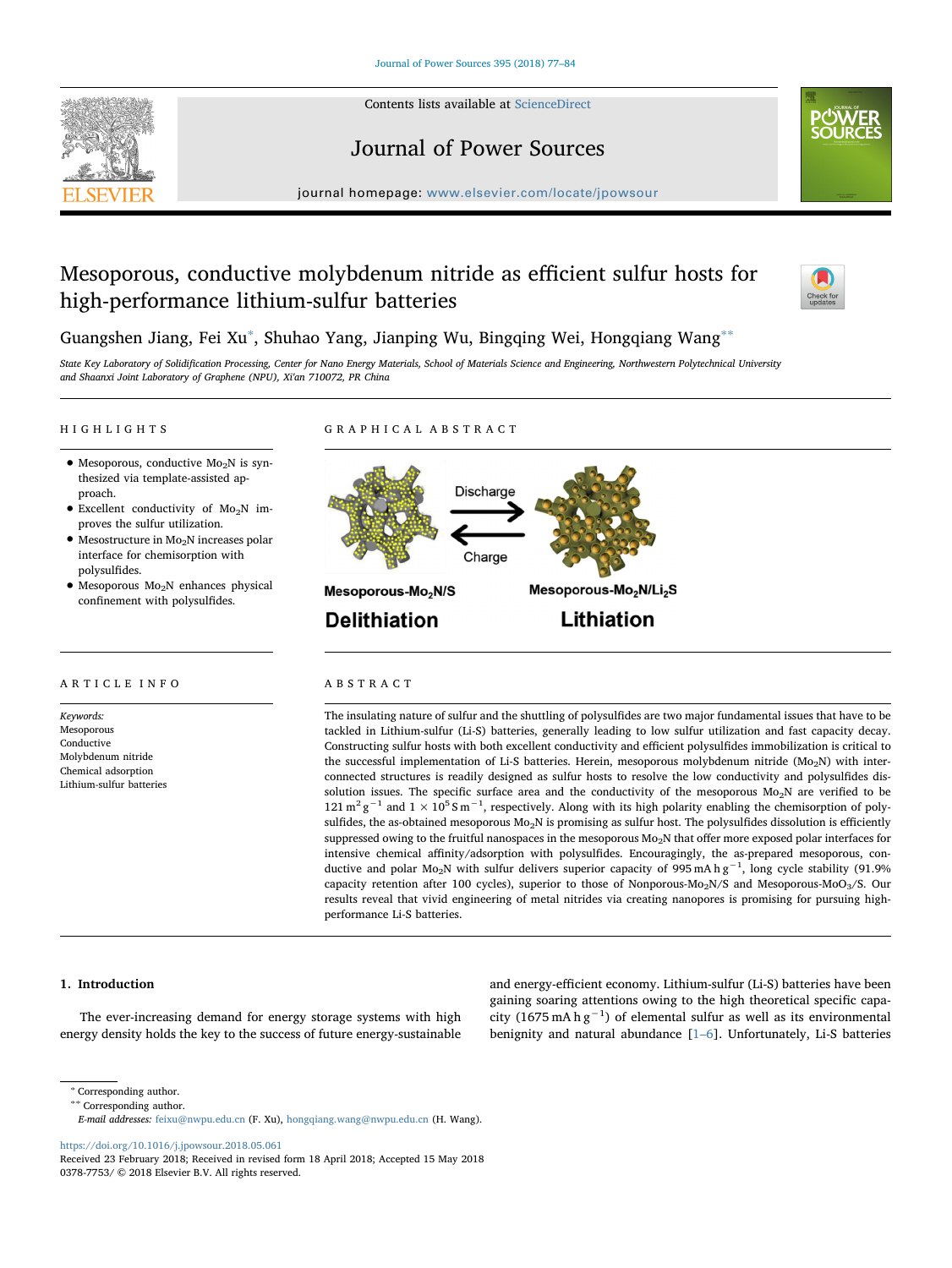still suffer from several challenges such as low sulfur utilization and rapid capacity decay. These drawbacks mainly arise from the insulating nature of sulfur and its discharge products and the shuttle effect caused by dissolution of intermediate lithium polysulfides (LiPSs) into the electrolyte [7–[11\]](#page--1-1). Hence, constructing sulfur hosts with both excellent conductivity and efficient entrapment of soluble LiPSs has been regarded as the first step to demonstrate the potential of Li-S batteries.

Tremendous attempts have been devoted to addressing the above challenging issues in the past several years. Benefiting from sufficient conductivity and tailorable porosity, porous carbons were the most widely used materials at the early stage, such as microporous carbons [[12](#page--1-2)[,13](#page--1-3)], mesoporous carbons [[14,](#page--1-4)[15\]](#page--1-5), hierarchical porous carbons [[16](#page--1-6)[,17](#page--1-7)], carbon nanotubes/fibers [18–[20\]](#page--1-8), carbon spheres [\[21](#page--1-9)–23], graphene [24–[27\]](#page--1-10), or their hybrids [28–[30\]](#page--1-11). By virtue of the conducting networks and enhanced physical entrapment of the LiPSs, a pronounced capacity enhancement was achieved during the initial cycles. However, a long cycling capacity fading was not well resolved probably because intrinsically nonpolar carbon is less efficient in immobilizing polar LiPSs. Although the affinity of LiPSs can be strengthened via the modification of carbon with heteroatom doping or with some polymers coating, the effects were still far from satisfactory [[10,](#page--1-12)31–[34\]](#page--1-13). Different from carbon hosts by physical entrapment, polar metal oxides/sulfides have shown improved binding ability towards LiPSs via chemical interactions and/or surface-mediated redox reactions, such as  $MnO<sub>2</sub>$ [[35](#page--1-14)[,36](#page--1-15)], TiO<sub>2</sub> [37-[39\]](#page--1-16), MoS<sub>2</sub> [\[40](#page--1-17)[,41](#page--1-18)], WS<sub>2</sub> [[42,](#page--1-19)[43\]](#page--1-20). Thus, the lifespan of Li-S batteries was markedly prolonged due to the prominent suppression of LiPSs by intensive chemical interactions. However, the majority of these metal oxides/sulfides usually exhibit poor electrical conductivity, which is an impediment to the smooth conversion of chemically adsorbed LiPSs on the polar interface of hosts, giving rise to relatively lower sulfur utilization.

In this context, polar hosts with excellent conductivity are expected to afford efficient LiPSs adsorption and their reversible redox transformation. Intriguingly, transition metal nitrides (TMNs) and several oxygen-vacancy-enriched oxides have emerged as promising sulfur hosts with both polar nature and outstanding conductivity [\[44](#page--1-21)–46]. These TMNs, such as TiN  $[47,48]$  $[47,48]$  $[47,48]$  $[47,48]$ , Co<sub>4</sub>N  $[49]$  $[49]$ , VN  $[50,51]$  $[50,51]$  $[50,51]$ , delivered much stronger anchoring ability towards LiPSs and enabled the Li-S batteries with high sulfur utilization and improved cycling performances. As we know, these chemical interactions/affinities are mainly based on interfacial phenomena. That is to say, the interaction occurs at the contact interface between LiPSs and hosts [\[8\]](#page--1-27). Consequently, it can be envisaged that constructing increased exposed polar interfaces will render more intimate contact sites for efficient LiPSs immobilizing in these TMNs. While advances have been achieved to enhance the surface area of TMNs, there is still plenty of room for further exploring novel high-surface-area TMNs by constructing porous nanoarchitectures.

Herein, we propose template-assisted fabrication of mesoporous, conductive Mo2N with high polar surface, which is used as sulfur host for Li-S batteries. Mo<sub>2</sub>N with high surface area of  $121\,\mathrm{m}^2\,\mathrm{g}^{-1}$ , pore size of 8.6 nm and the conductivity of  $1 \times 10^5$  S m<sup>-1</sup> was simultaneously achieved through a nanocasting strategy using mesoporous silica template and nitridation. This nanostructured  $Mo_2N$  has the following competitive advantages as sulfur host: 1) the high conductivity facilitates electron transfer for enhancing sulfur utilization; 2) the mesoporous skeletons within Mo<sub>2</sub>N offer nanospaces for accommodation and physical confinement; 3) polar  $Mo<sub>2</sub>N$ , especially mesostructured one, renders more exposed polar surface and intimate contact for efficiently binding LiPSs, thus suppressing their shuttling. Integrating mesopores into conductive and polar  $Mo<sub>2</sub>N$  will contribute to the enhanced electrochemical performances of Li-S batteries. Impressively, the proposed Mo<sub>2</sub>N host with sulfur delivered superior electrochemical performances in Li-S batteries, including higher capacity of 995 mA h g<sup>-1</sup>, long cycling stability (91.9% capacity retention after 100 cycles), and reduced charge transfer resistance, superior to those of Nonporous- $Mo<sub>2</sub>N/S$  and Mesoporous-MoO $3/S$ .

#### 2. Experimental

#### 2.1. Synthesis of silica template

Mesoporous silica was synthesized via a soft templating approach [[52\]](#page--1-28). In a typical synthesis, 6 g of Pluronic P123 (P123,  $EO_{20}PO_{70}EO_{20}$ ) was dissolved in 217 g of distilled water and 11.8 g of HCl (35 wt %). After that, 6 g of butanol was added into this solution under stirring at 35 °C for 1 h. Subsequently, 12.9 g of tetraethylorthosilicate was added in one portion. The above mixture was stirred for 24 h at 35 °C, followed by aging for 24 h at 100 °C under static conditions. The as-prepared products were filtered, dried and calcined at 500 °C for 3 h, yielding mesoporous silica.

#### 2.2. Synthesis of Mesoporous-Mo<sub>2</sub>N

Ammonium molybdate tetrahydrate, (AMT, 0.59 g) was dissolved in distilled water (4 mL). Afterwards, the above silica (1.0 g) template was added into the AMT solution, followed by ultrasonication for 20 min and stirring for 10 min. Then the obtained mixture was dried at 70 °C overnight, calcined in air at 450 °C for 3 h, obtaining  $MoO<sub>3</sub>/silica$ . Then it was treated in NH<sub>3</sub> at 800 °C for 3 h to achieve Mo<sub>2</sub>N/silica. After cooling down, the sample was washed by 50 mL 3% HF aqueous solution to remove the silica template. Finally, the black powder Mesoporous-Mo<sub>2</sub>N was achieved by filtration and drying. For comparison,  $MoO<sub>3</sub>/silica$  was also treated with HF aqueous solution to yield mesoporous  $MoO<sub>3</sub>$ , denoted as Mesoporous-Mo $O<sub>3</sub>$ . Meanwhile, nonporous  $Mo<sub>2</sub>N$  (denoted as Nonporous- $Mo<sub>2</sub>N$ ) was prepared by the similar procedure except the use of template.

#### 2.3. Preparation of the sulfur composites

The Mesoporous- $Mo<sub>2</sub>N/S$  composite was prepared via the typical melt-diffusion method. First, the required amount of sublimed sulfur and Mesoporous-Mo<sub>2</sub>N powder (1:1 in mass) were mixed thoroughly by grinding. Then the mixture was heated at 155 °C for 12 h and cooled to room temperature. Nonporous-Mo<sub>2</sub>N/S and Mesoporous-MoO<sub>3</sub>/S composites were prepared following the same method.

#### 2.4. Polysulfide adsorption

The Li<sub>2</sub>S<sub>6</sub> solution (2 mmol L<sup>-1</sup>) was prepared by dissolving Li<sub>2</sub>S and elemental sulfur with a stoichiometric molar ratio of 1:5 in 1,3 dioxolane (DOL) and 1,2-dimethoxyethane (DME) (1:1 v/v) and vigorous stirred at 70 °C. 15 mg of  $Mo<sub>2</sub>N$  or  $MoO<sub>3</sub>$  was added into a glass vial containing 3 ml of the above  $\rm Li_2S_6$  solution. A pristine  $\rm Li_2S_6$  solution without adding any sample was used for comparison. All procedures were performed in an Ar-filled glovebox.

#### 2.5. Material characterizations

The morphologies of the samples were investigated by FEI TF20 scanning electron microscope (SEM) and FEI Talos F200X transmission electron microscope (TEM) with an energy dispersive spectrometer (EDS) detector.  $N_2$  adsorption-desorption measurement was carried out using a Micromeritics ASAP 2020 analyzer at 77 K. The Brunauer-Emmett-Teller (BET) surface area was determined by BET theory. X-Ray diffraction (XRD) patterns were recorded on a X'Pert PRO MPD (Cu Kα radiation, 0.15406 nm) at room temperature. Ultraviolet/visible (UV) absorption spectroscopy was performed on lambda 35, Pekin Elmer Uvvis spectrophotometer. The electrical conductivity was measured by a standard four-point-probe resistivity measurement system (ST2258C, Suzhou, China). Raman spectra analysis was conducted on Renishaw Invia RM200 (London, UK). Thermo-gravimetric analysis (TGA) was performed on a TGA/DSC 1/1600 (METTLER TOLEDO) instrument under Ar atmosphere from room temperature to 600 °C at a heating rate